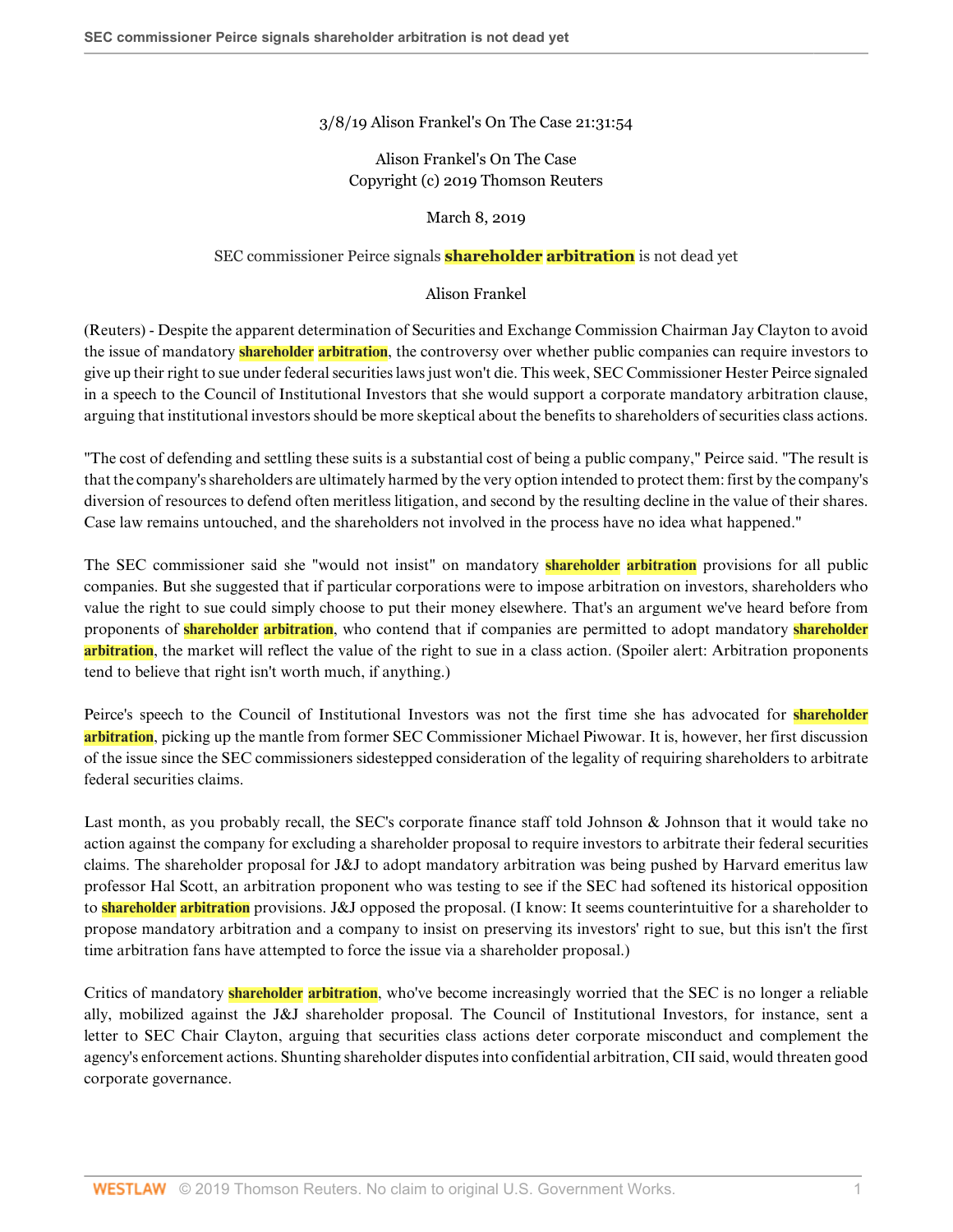The SEC's corporate finance staff avoided the big question of whether mandatory arbitration is compatible with federal securities laws by deferring to an opinion from the attorney general of New Jersey, J&J's home state, who said such a provision would be illegal under state law. In a separate announcement, Clayton endorsed the staff's handling of the controversy, asserting that a shareholder proposal is not the right context for resolution of an "unsettled and complex" issue.

Clayton's description aside, when Harvard prof Scott asked the corporate finance staff to refer the shareholder proposal to the SEC commissioners, the staff declined. In a Feb. 18 letter, the corporate finance division told Scott that it did not consider the proposal "novel or highly complex" in light of the New Jersey AG's opinion that mandatory **shareholder arbitration** would be illegal.

In this week's speech to the Council of Institutional Investors, Peirce did not specifically disagree with the staff decision on the J&J shareholder proposal. She did, however, posit that if a showdown over a mandatory arbitration provision reached the U.S. Supreme Court, the justices might well hold that the Federal Arbitration Act preempts any purported state-law prohibition on **shareholder arbitration**.

Peirce's criticism of securities class actions invoked many of the usual themes: The cases are inefficient and expensive; they're settled for nuisance value; they punish current shareholders; their primary beneficiaries are lawyers. (The SEC commissioner also said settlements are "rarely public and … involve no publication of broadly applicable legal findings." In fact, class action settlements, as you know, must be approved by federal judges and are thus almost always public.) What's significant about the speech isn't the substance of Peirce's critique of class actions but the context: an SEC commissioner arguing that shareholders shouldn't fight so hard to preserve a right of dubious value.

Peirce is just one commissioner, of course. Her counterpart Robert Jackson, by contrast, has been outspoken in opposition to mandatory **shareholder arbitration**. And chairman Clayton, as I mentioned, has assiduously avoided any commitment to put the issue before the commission. If mandatory arbitration comes to a head in the next few years, it will be at the urging of a company (or a shareholder) that wants to adopt a provision, not because the SEC chair is eager for an opportunity to set precedent.

But Peirce's speech shows the inroads arbitration proponents have already made. Requiring shareholders to give up the right to bring federal securities class actions is no longer a fringe idea debated only among academics. And the SEC may not continue to be a wall of protection for investors' litigation. Peirce's remarks, if nothing else, showed the Council of Institutional Investors that its recent anti-arbitration activism is entirely warranted.

#### **---- Index References ----**

News Subject: (Arbitration & Mediation (1AR68); Business Lawsuits & Settlements (1BU19); Business Management (1BU42); Class Actions (1CL03); Consumer Protection (1CO43); Corporate & Business Law (1XO58); Corporate Events (1CR05); Corporate Governance (1XO27); Funding Instruments (1FU41); Legal (1LE33); Securities Law (1SE59))

Industry: (Accounting, Consulting & Legal Services (1AC73); Financial Services (1FI37); Investment Management (1IN34); Legal Services (1LE31); Securities Investment (1SE57))

Region: (Americas (1AM92); New Jersey (1NE70); North America (1NO39); U.S. Mid-Atlantic Region (1MI18); USA (1US73))

Language: EN